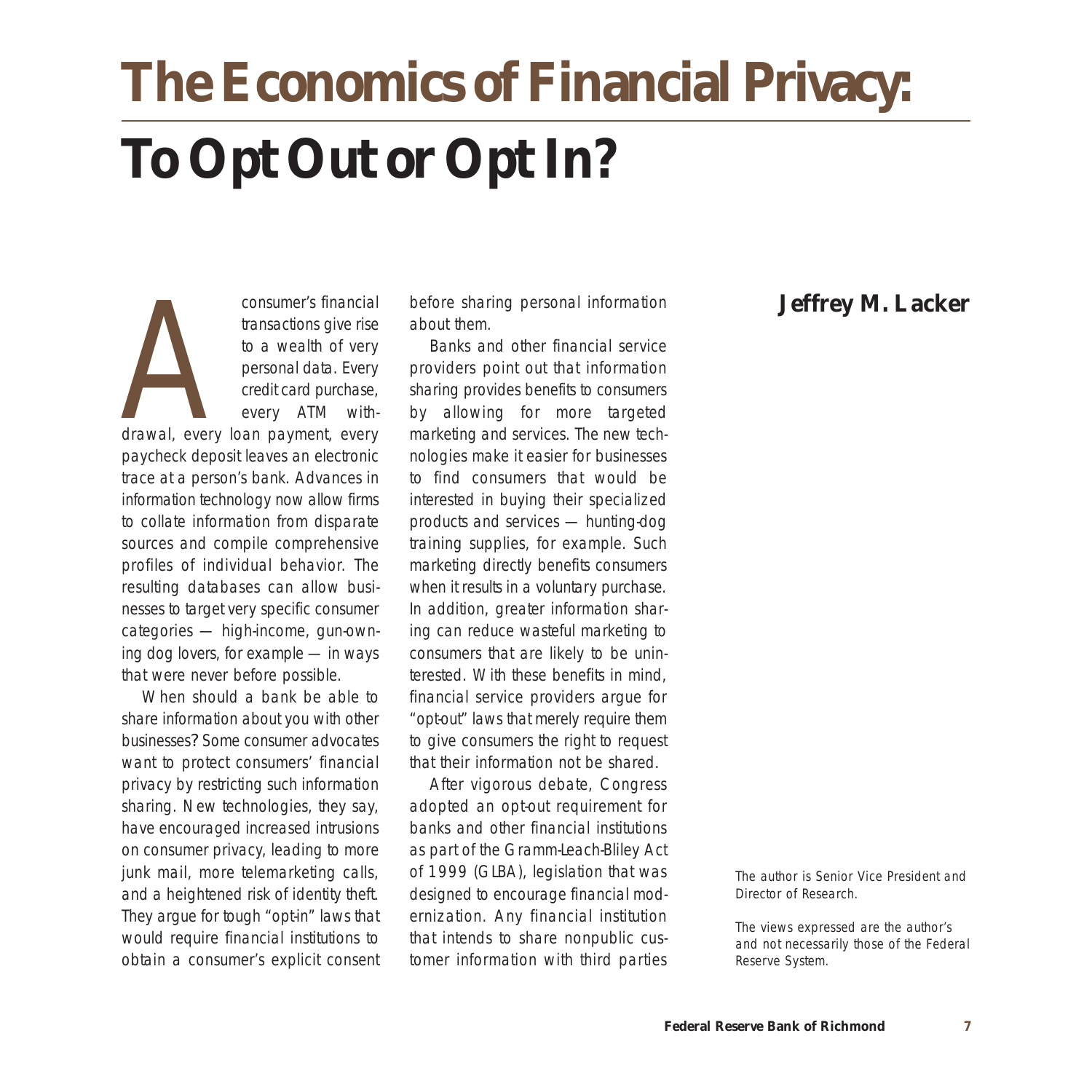**<sup>1</sup> The deadline for compliance was July 1, 2001. For more information on the financial privacy provisions of the GLBA, see the Federal Trade Commission's Web site (Federal Trade Commission 2002). The privacy provisions of the GLBA apply to any institution engaged in activities that have been deemed "financial in nature or incidental to such financial activities" under the Bank Holding Company Act. This means that whenever the Fed and the Treasury determine that an activity is financial in nature and therefore a permissible activity for a financial holding company, the entire financial industry is brought under the privacy provisions of the GLBA.**

(companies not related by ownership ties) must give customers an opportunity to deny them permission to do so, or opt out. In addition, financial institutions are required to provide customers with an annual statement of their privacy policy. Consumers received a blizzard of notices in the mail when those provisions were fully implemented in the summer of  $2001<sup>1</sup>$ 

The controversy did not end with the passage of the GLBA. The Act allows individual states to adopt privacy provisions that are stricter than the federal standard if they so desire. California's legislature recently considered an opt-in law that would have required financial institutions to obtain customer permission before sharing information with third parties. Moreover, banks would have been required to give consumers the right to opt out of information sharing with affiliated companies (companies related by ownership ties).

This essay examines the opt-out/optin debate from the perspective of the economics of financial privacy. The premise is that a financial institution's privacy policy is a *characteristic* of the products and services the institution offers. We can therefore apply the well-understood principles governing how markets work when there are important differences in product characteristics. The result is surprising for both sides of the issue: it doesn't seem

to matter whether opt-out or opt-in is adopted as the standard. Either way, competitive forces should bring about an economically efficient amount of information sharing. In fact, even in the absence of opt-out or opt-in laws, the amount of information sharing should be economically appropriate. Opt-out/opt-in laws will be irrelevant as long as financial institutions are not prevented from offering customers a range of desirable privacy options.

The broad and multifaceted issues that surround privacy go well beyond the opt-out/opt-in debate. Although this essay is narrowly focused on the latter, the general principles outlined here have a much wider application. At a fundamental level, opt-out versus optin is really a question about the proper allocation of "rights" in contractual relationships — a customer's right to privacy versus the right of a financial institution to share its information. The answer economics provides is that whether rights are allocated in accord with opt-out or opt-in is irrelevant, as long as consumers and financial institutions are free to agree to an alternative arrangement if it suits them. Most financial privacy questions concern the specification of rights of various parties in contractual relationships. The irrelevance result of this essay thus should carry over to other related settings; laws and regulations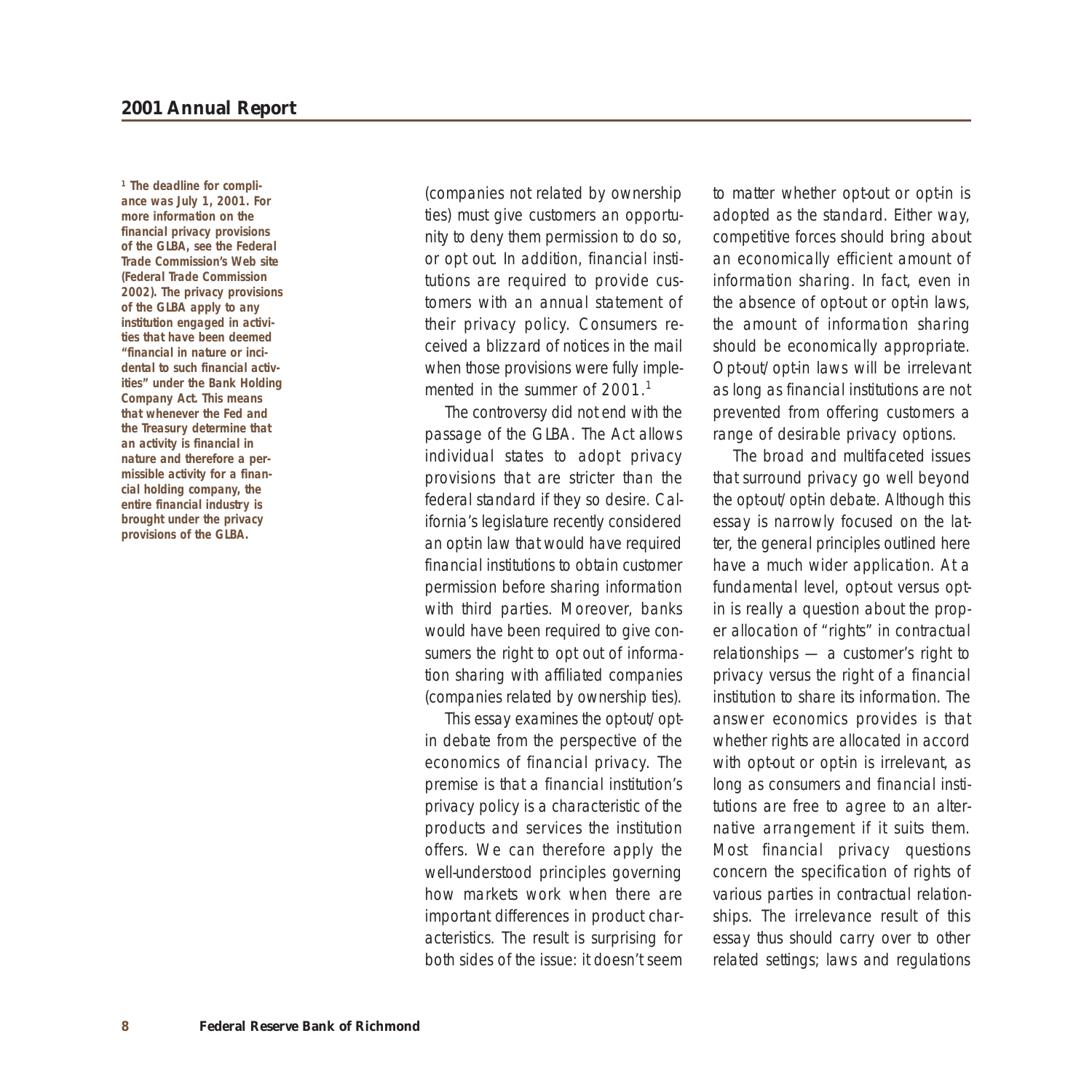providing more (or less) "privacy rights" should generally have little effect on consumers' financial privacy.<sup>2</sup>

## **Privacy in the Financial Marketplace**

France info<br>France info inancial privacy can be thought of as a bundle of characteristics associated with a particular financial service. A bank that does not share nonpublic customer information with third parties is providing its customers a service with different characteristics from a bank that does share such information. How do markets work when products or services differ in their characteristics?

In well-functioning competitive markets, consumers selecting among products with different bundles of characteristics are willing to pay more for products with characteristics they value. Some characteristics make a product more costly to provide. Producers are willing to supply products with more costly characteristics only if they are compensated for the additional cost. One would expect to see products with characteristics for which a customer's willingness to pay exceeds the incremental production cost. For example, some people are willing to pay more for a car with a built-in CD player, but CD players are costly. It is logical then that consumers

whose willingness to pay exceeds the cost of the CD player would own cars with CD players.

Well-functioning markets generally provide goods and services that are appropriate when judged against the benchmark of economic efficiency. With regard to product characteristics, economic efficiency means that a given product characteristic is supplied if and only if the value of that characteristic to consumers exceeds its cost to society. When markets function smoothly, the incentives of producers and consumers are aligned with economic efficiency. Suppliers find it profitable to provide products with the appropriate characteristics, since consumers are willing to pay at least the additional cost. Characteristics for which consumers' valuations fall short of the cost of production cannot be profitably supplied.

Financial privacy is a service characteristic that some consumers prefer. Many consumers harbor deep concerns about privacy in general and financial privacy in particular. According to one recent poll, 56 percent of consumers say they are "very concerned" about potential loss of privacy.<sup>3</sup> Overall, consumers seem to have three main fears.<sup>4</sup> They fear being robbed or cheated by criminals that obtain personal information. They fear embarrassing revelations due to

**<sup>2</sup> For other economic analyses of financial privacy, see Kahn, McAndrews, and Roberds (2000) and Bauer (forthcoming).**

**<sup>3</sup> National Consumers League (2000).**

**<sup>4</sup> Research by Alan Westin, as cited in Paul (2001).**

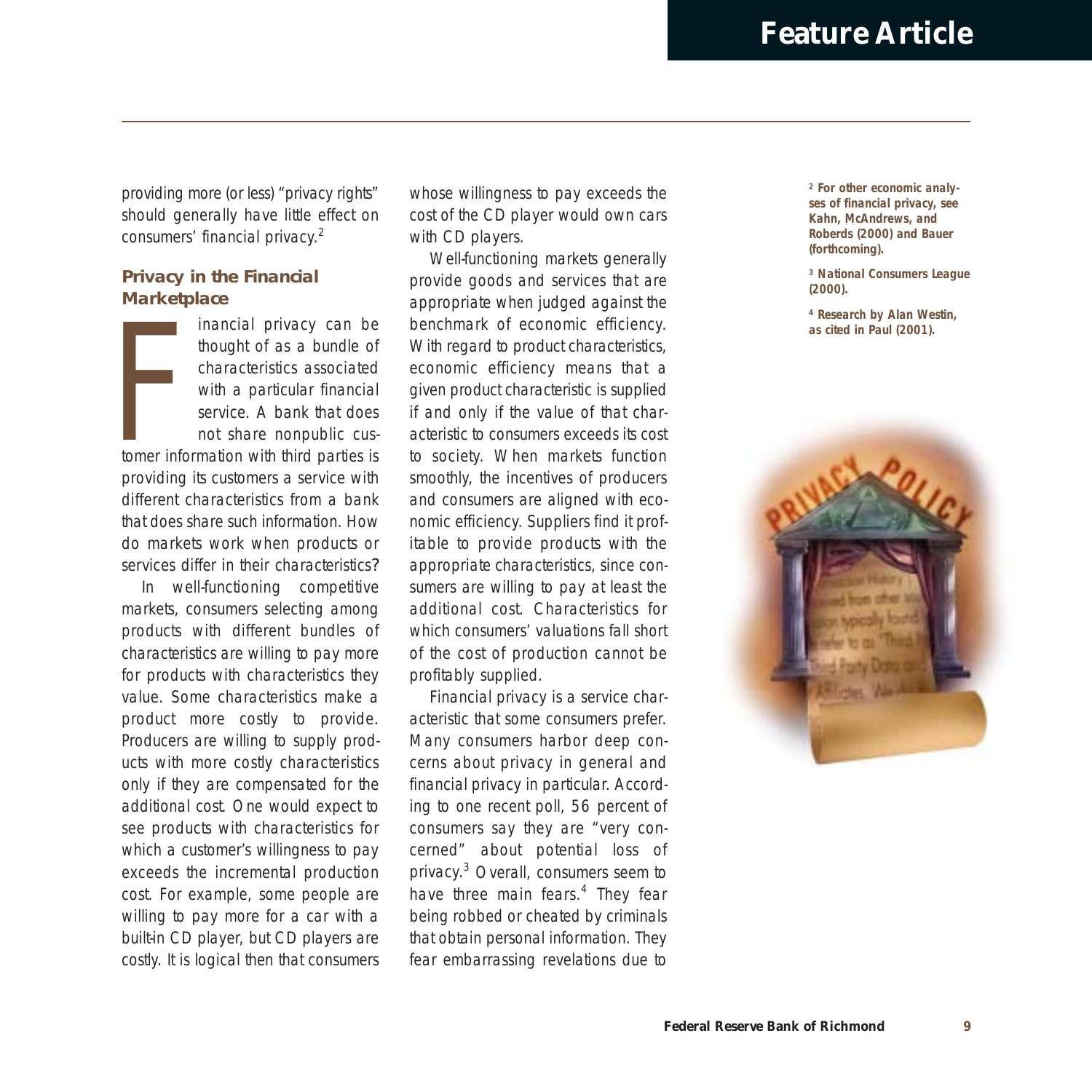**<sup>5</sup> See Kovacevich (2000).**



the disclosure of sensitive information. And they dislike intrusive marketing in the form of telephone calls or junk mail. When financial institutions share customer information with outside companies, it can erode customer privacy on all three counts.

Providing greater financial privacy can be costly for a financial service provider because it means foregoing the potential economic value of information sharing. Marketers can make better decisions the more information they have about prospective customers and are therefore willing to pay banks to get it. Better information helps marketers find customers who genuinely may be interested in buying their products and saves them the expense of soliciting consumers who are not. These benefits provide genuine economic value by increasing the probability of a successful buyer-seller match and decreasing the probability of wasting marketing efforts on those who would not be interested.

Consumers that place a high value on financial privacy ought to be willing to pay for high-privacy financial services. If consumers prefer that their bank not share nonpublic information about them with unaffiliated companies, they should be willing to pay for this service characteristic implicitly through lower deposit interest rates, higher loan interest rates, or higher

account-related fees. More directly, banks could offer direct inducements a bonus payment, coupon, or sweepstakes entry, for example — to customers that agree to information sharing. Many nonfinancial firms offer such enticements to customers that return "product registration cards" filled out with their name, address, and other information. Consumers that value financial privacy would pay by foregoing their bank's offer. Similarly, many grocery stores offer cards to customers that qualify them for discounts when they present the cards at checkout stations. In exchange, stores gather data on customer purchases.

Along the same lines, if sharing nonpublic customer information with third parties is economically beneficial, financial institutions should be willing to compensate their customers who allow them to do so. $5$  The outside firms with which the information is shared should be willing to pay an amount up to the information's value to them. The financial institution should then be willing to pass this along to their customers in the form of higher interest rates on savings, lower interest rates on loans, or lower fees. More directly, they should be willing to simply pay those customers who agree to share an amount up to the incremental value of the information.

Ideally, the economic benefits of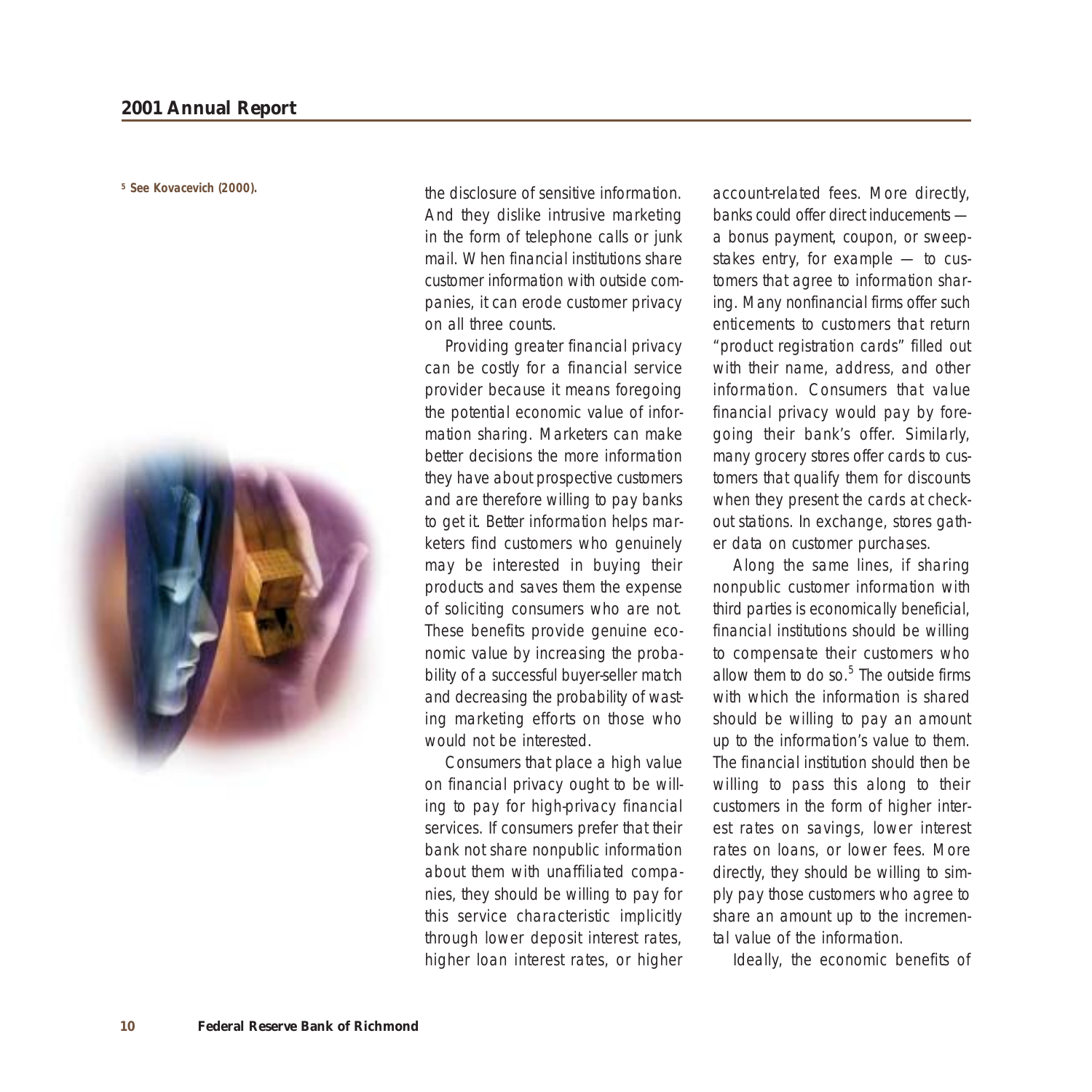financial privacy should be balanced against the economic costs. When the economic value of sharing nonpublic customer information with third parties falls short of the value consumers place on preventing that information sharing, economic efficiency would dictate that no information sharing takes place. Similarly, when the economic value of sharing nonpublic customer information with third parties exceeds the value consumers place on preventing it, economic efficiency would dictate that information sharing should take place. If the market for financial privacy is well functioning, then we should see an economically efficient amount of financial privacy.

## **Does the Market for Financial Privacy Work Well?**

I s there anything different about financial privacy? Are the markets for financial privacy poorly functioning in the sense that they deliver outcomes that are not economically efficient? There does not appear to be any plausible reason to think so.

For markets to misfunction in this sense, one of two conditions must exist: either a divergence between the value of a product characteristic to consumers and their willingness to pay it, or a divergence between the cost to suppliers of providing that characteristic and the overall cost to society. Divergences could be caused by externalities, monopoly power, or verification problems.

An externality occurs when an action by one group affects the wellbeing of others that do not transact with that group. For example, burning leaves in my front yard raises the risk of fire for my suburban neighbor.<sup>6</sup> Externalities are often invoked to explain a broad range of government laws and regulations — prohibiting suburban leaf burning, for example.

Is there an externality in the market for financial privacy? No, it doesn't appear so. Sharing nonpublic customer information about a consumer affects that consumer's privacy but not the privacy of other consumers. The sharing institution is a counterparty of the affected customer, and either can withdraw from the relationship. The two of them have ample opportunity to take information sharing into account when setting the terms of their relationship. Thus no parties are affected by the information sharing except those who are participants in the transaction.

"Public goods" are a type of externality that can result in inefficiency and are defined by two properties. They are nonrivalrous, meaning that one person's use does not detract from the ability of another to use it. And they are nonexcludable, meaning that one

**<sup>6</sup> One could argue that the two parties could negotiate an efficient solution to this problem; my neighbor can simply pay me not to burn leaves, or can sue me if the fire spreads. For additional explanation see the section on the Coase Theorem.**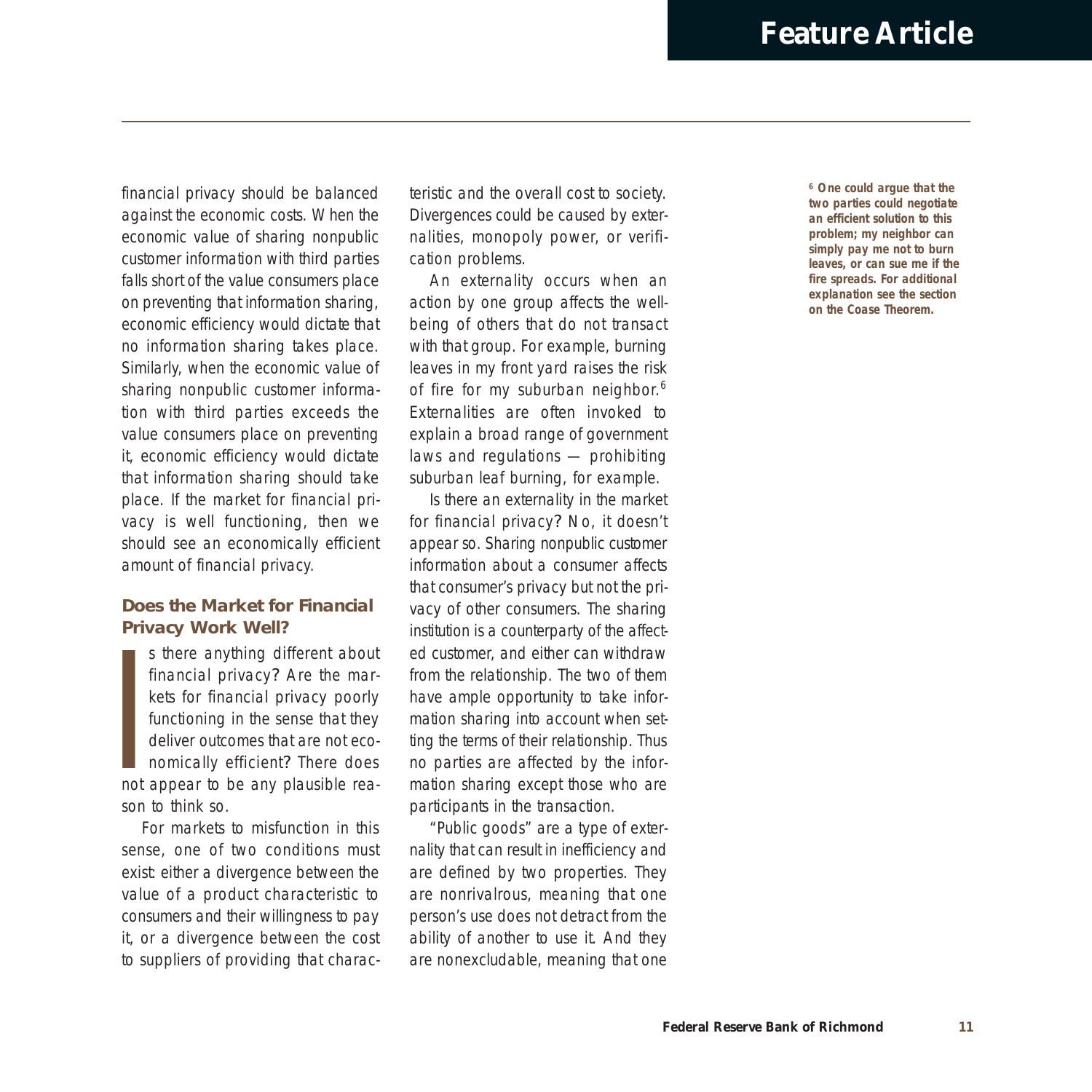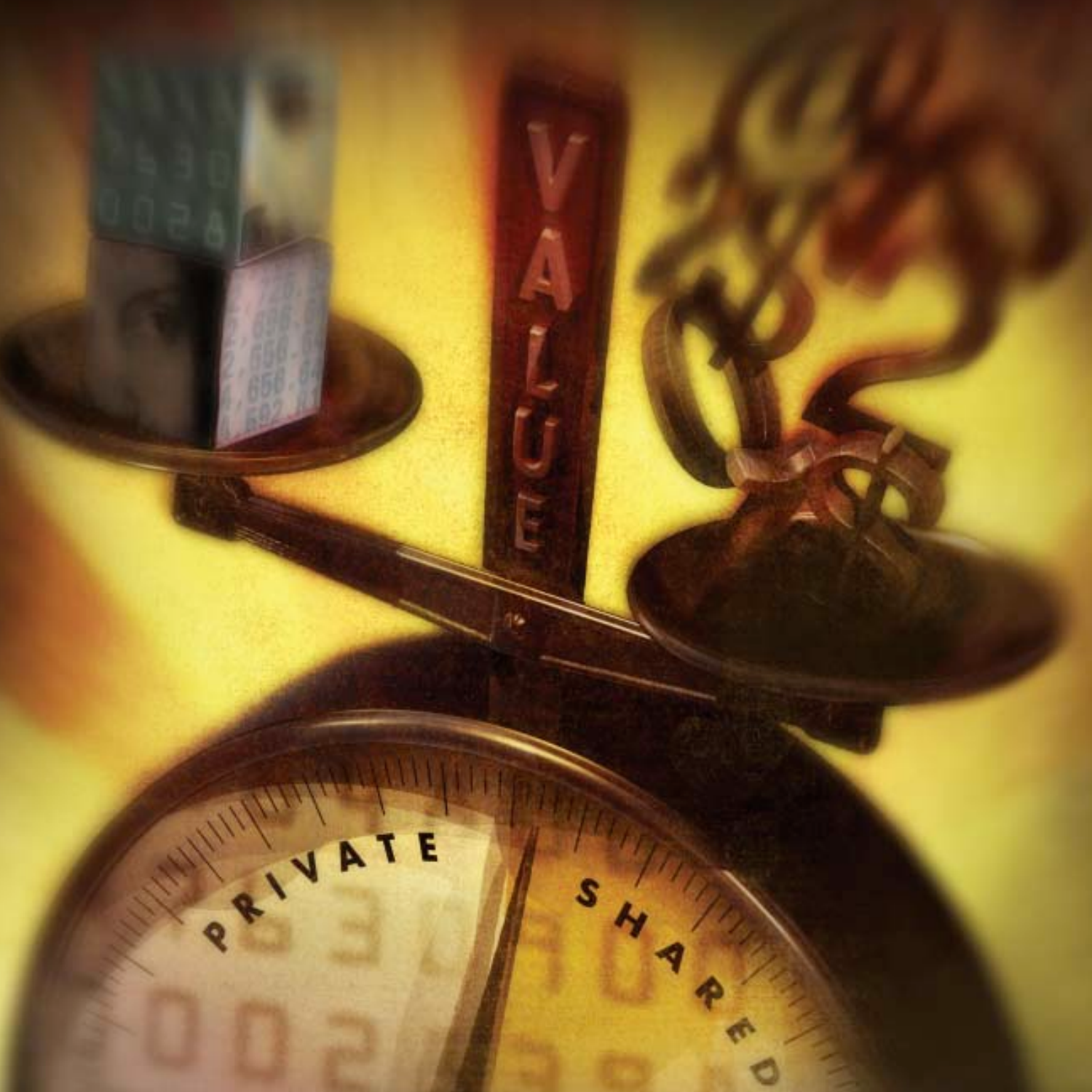cannot prevent people from using it. A lighthouse is a classic example of a public good: one ship's use does not prevent another ship's use, and you cannot prevent a ship from using it.<sup> $7$ </sup> Information is nonrivalrous because one person's use does not prevent another from using the same information. But information is excludable because you can prevent people from obtaining it. Therefore financial information is not a public good.

Monopoly power is another possible cause of market misfunction. When a firm is sheltered from competitive pressures it can raise prices and restrain supply. Similarly, a protected monopolist may find it profitable to supply too little of a desired product characteristic when customers are prevented from seeking preferred characteristics from other suppliers. This problem may have been relevant to the banking industry decades ago when competition was severely limited by regulatory restrictions on pricing, entry, and geographic expansion, but these restrictions have been largely dismantled. As a consequence, the market for financial services is now widely judged to be relatively competitive. Thus it seems unlikely that banks or other financial institutions are manipulating privacy policies because of significant monopoly power.<sup>8</sup>

A third potential cause of market mis-

function stems from the difficulty of verifying whether a financial institution is living up to its stated privacy policy. A customer that receives junk mail or telemarketing calls may have a hard time discerning where the marketer obtained the information. The spelling of a name or address can be altered slightly in order to trace information sharing, but this technique is obviously limited. In cases of identity theft it is often impossible to determine exactly how the identity was stolen after the fact.

Do verification problems interfere with the efficiency of the market for financial privacy? Not necessarily. Note that there are a number of mechanisms to help ensure that an institution lives up to its privacy commitments, despite the difficulty of observing whether or not it has done so. First, an institution that fails to comply with its stated financial privacy policy may be liable for "unfair and deceptive trade practices." If caught, the institution would be subject to civil litigation as well as regulatory action by the Federal Trade Commission. The potential legal costs can deter noncompliance, even if the probability of detection is small. There is nothing particularly unique about financial privacy in this regard. Consumers often rely on hardto-verify commitments by the firms they patronize — a commitment to product quality, for example.

**<sup>7</sup> Coase (1974) pointed out, however, that coastal lighthouses are often funded from fees charged to ships using nearby ports, so even the services of lighthouses are at times excludable. A lighthouse is therefore only a public good when ships cannot be excluded from using its services if they do not pay – for example, in settings where most ships are on longdistance voyages.**

**<sup>8</sup> If financial institutions were exercising market power and this resulted in inefficient financial product characteristics, a more appropriate remedy would be for regulators to ensure effective competition rather than regulate service characteristics. Moreover, it would appear inconsistent to regulate service characteristics on the grounds of impediments to competition while not regulating service prices.**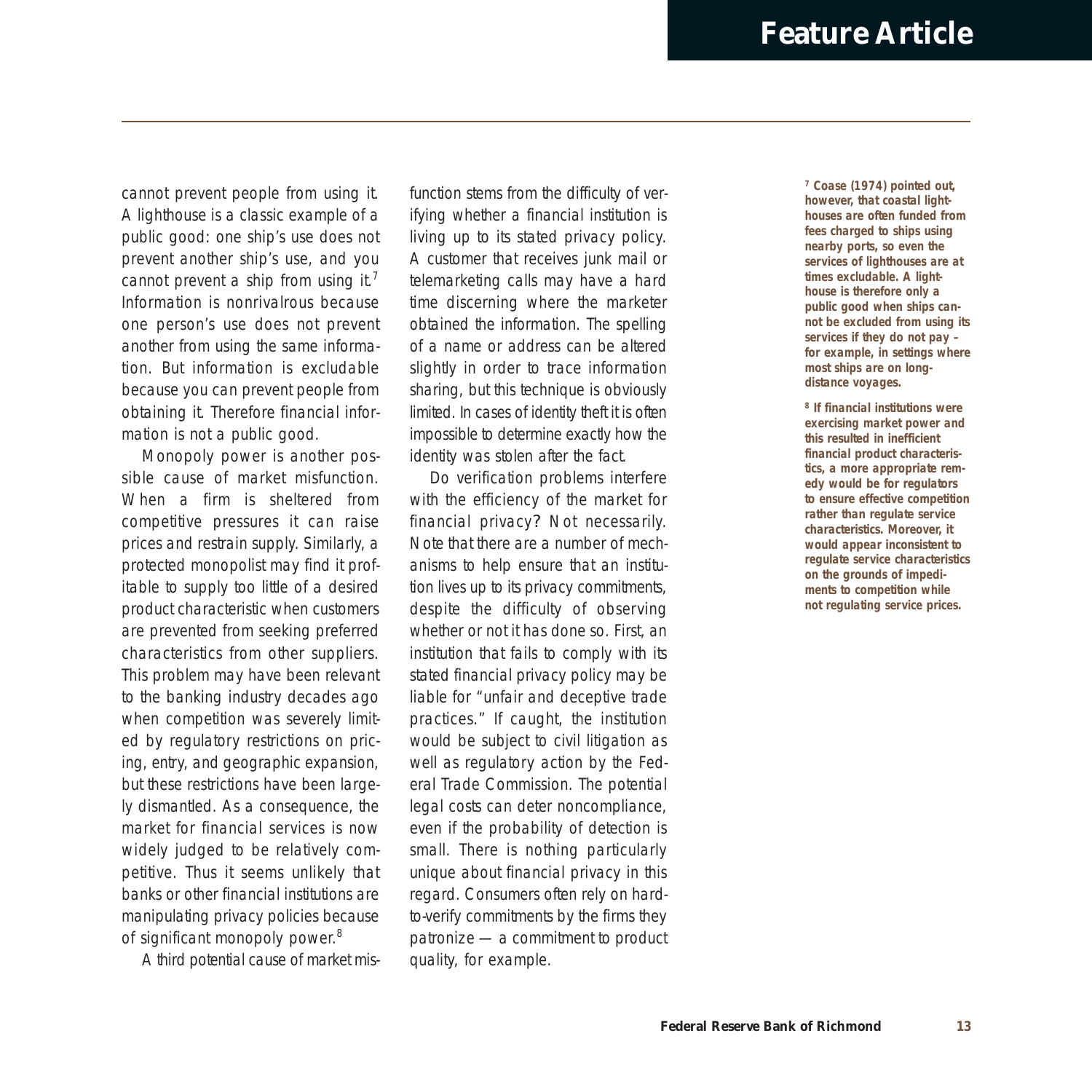**<sup>9</sup> The phrase appeared in television advertising for Capital One during November 2001. As of this writing, the company's home page prominently features the following description of their "New No-Hassle Card": "9.9% Fixed APR on Everything, No Telemarketing, No Annual Fee."**

Second, institutions that wish to attract customers for whom privacy is important will want to convince those customers of their organization's commitment to its privacy policy. Such institutions will have an incentive to cultivate and safeguard their reputation as a high-privacy entity. At least one prominent bank has advertised a "no telemarketing" promise, indicating that banks are capable of actively competing on the basis of their privacy policies.<sup>9</sup> Third parties can evaluate a financial institution's compliance, just as *Consumer Reports* independently assesses the quality of consumer products. The potential for embarrassing media publicity also motivates an institution to live up to its commitments. Standard industry practice is for a firm that rents its mailing list to approve every mailing or telemarketing script that is used. Evidently firms believe that at least some consumers could trace marketing contacts to them, with possibly detrimental effects on their customer relationships.

While reputational considerations and laws on trade practices can go partway toward ensuring that a firm is faithful to its stated privacy policy, some would argue that these mechanisms are inherently limited and imperfect. Enforcement is often costly and compliance is rarely 100 percent. Do these imperfections warrant legislative restrictions aimed specifically at information sharing? No. Any entity attempting to verify and enforce a financial firm's privacy commitments will confront the same imperfections. A governmental effort to enforce a ban on information sharing, for example, will face the same verification difficulties — costly enforcement and incomplete compliance — as would any private parties. So a government ban on information sharing would have no advantage; in fact, it would have the disadvantage of possibly preventing economically useful information sharing.

The market for financial privacy therefore appears to work fairly well. This means that we should expect economically efficient outcomes: information will be shared if and only if the economic benefits of information sharing exceed the value consumers place on preventing information sharing.

## **Opt-Out Versus Opt-In**

**Participal**<br>Proposition shorting rovided the market for financial privacy works fairly well, it should not make much difference whether we adopt an opt-out law or an opt-in law. Either way, an

economically efficient level of information sharing will result. Why is this so?

Under an opt-out law, banks that value information sharing will be willing to provide inducements to get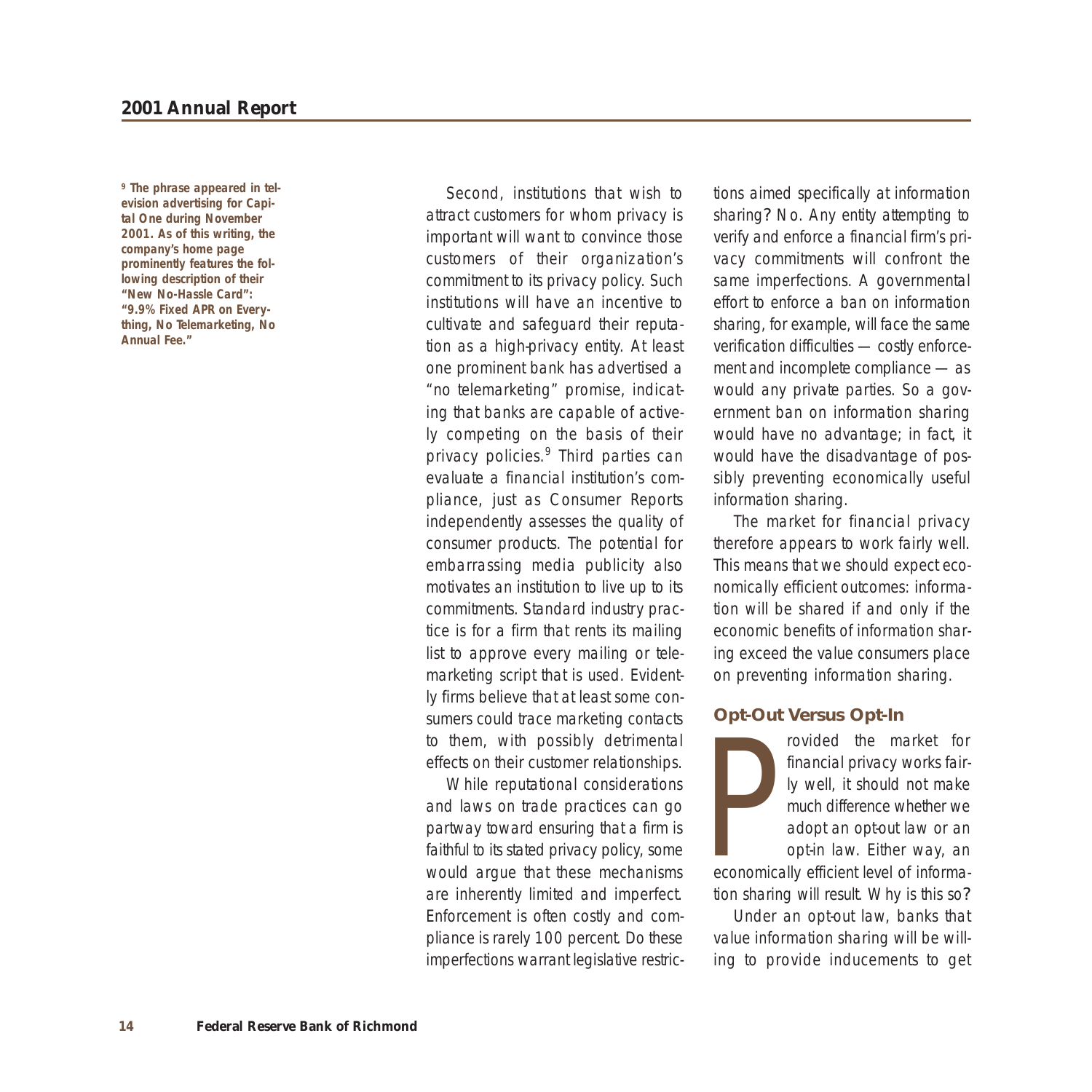high-privacy customers not to opt out because information sharing can lower the cost of providing banking services. Similarly, automakers are willing to discount the price of cars without CD players, since these cars are less costly to build. Banks will be willing to pay an amount up to the incremental value of sharing the customer's nonpublic information. If that falls short of the value the customer implicitly places on privacy, then the customer will decline the inducement and opt out. In that case, the economic value of the information sharing is less than the cost to the customer of yielding this bit of privacy, and information sharing is not economically efficient. Alternatively, the customer may feel that the value of the inducement exceeds the value of preventing information sharing, in which case the inducement is accepted and the customer does not opt out. Here, the economic value of the information sharing exceeds the cost to the customer of yielding this bit of privacy, and information sharing is economically efficient.

Under an opt-in law, the reasoning and the result are exactly the same. Banks will be willing to provide the same inducement to get a customer to opt in as they would have provided to get a customer to refrain from opting out — up to the economic value of the information sharing. If that amount exceeds the value that the customer places on preventing information sharing, then information sharing will take place and is economically efficient. Otherwise the customer will refuse the enticement; in this case information sharing is not economically efficient and will not take place.

In fact, the same reasoning applies in the absence of opt-out or opt-in laws. If the law is silent on whether banks need to seek permission to share nonpublic information with third parties, banks nonetheless could decide to do so on their own. If some customers truly care about information sharing with third parties, they will seek out banks that give them the option of preventing it. If information sharing is economically useful, banks will find it more costly to serve customers that insist on preventing it. Competition will force banks to pass along the increased cost to high-privacy customers. Ultimately, an economically appropriate amount of information sharing will take place, with or without opt-out or opt-in laws.

The difference between opt-out and opt-in standards is like the difference between treating CD players in cars as standard equipment or as an addon option. If CD players are an option, one would expect the price of

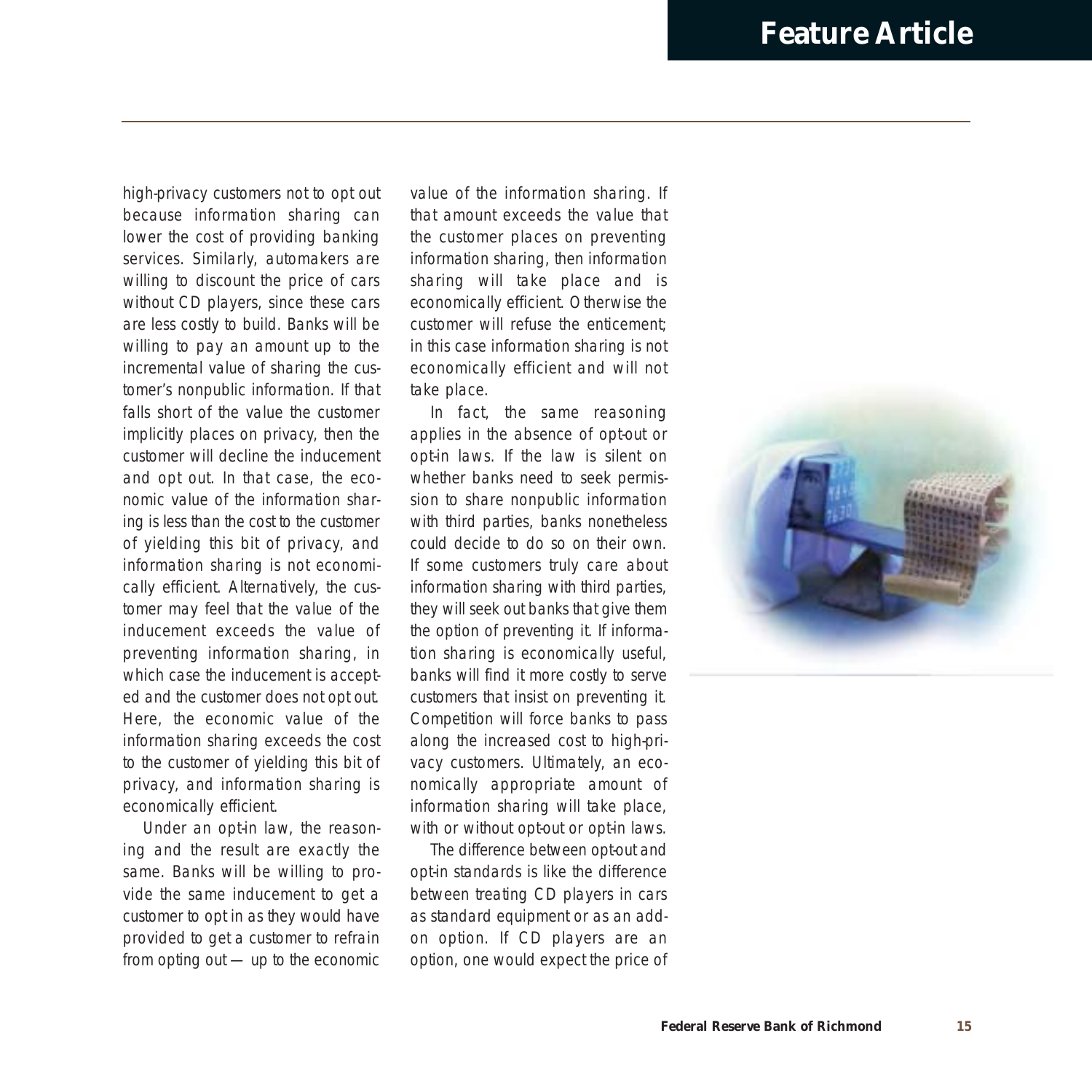**<sup>10</sup> Coase (1960).**



the option to reflect the incremental cost. If instead CD players are standard equipment, the discount for cars without CD players should reflect the incremental cost. It should not make a difference whether car buyers have to ask to get a CD player in their car or ask not to have one. Either way we should see a market-clearing quantity of cars with CD players.

The debate between proponents of opt-out and opt-in seems predicated on the view that the choice would affect how many consumers would prevent information sharing. The hypothesis seems to be that fewer consumers would opt out under an optout standard than would fail to opt in under an opt-in standard. This could well be the case, but it would be evidence that many consumers are relatively indifferent about information sharing by their financial institution; they would not bother to opt out, nor would they bother to opt in. If this is true, then little is at stake for these consumers. Those who would neither opt out nor opt in evidently place little value on preventing their financial institution from sharing nonpublic information about them. The economic efficiency implications of the choice between opt-out and opt-in would therefore be negligible for them as well, even if participation rates differed significantly.

## **An Alternative Line of Reasoning: The Coase Theorem**

The knowledgeable read-<br>
er may have noticed that<br>
the logic of this essay is<br>
closely related to the<br>
insights that Ronald H.<br>
Coase presented in his<br>
celebrated paper "The Problem of<br>
Social Cost "<sup>10</sup> (This paper was ci he knowledgeable reader may have noticed that the logic of this essay is closely related to the insights that Ronald H. Coase presented in his

Social Cost."<sup>10</sup> (This paper was cited by the Royal Swedish Academy of Sciences in awarding him the 1991 Nobel Prize in Economics.) Coase wrestled with the issue of externalities, the same issue as in my leaf-burning example. Before Coase's paper economists generally believed that, absent government intervention, externalities would result in inefficient outcomes because one party (I, for example) would ignore the cost (increased fire hazard) that his action (leaf burning) imposed on another party (my neighbor). The contribution of Coase was to notice that the two parties could negotiate an efficient solution to the externality problem as long as the relevant rights were clearly assigned. For example, if I am entitled to burn leaves, my neighbor could offer to pay me not to, or could offer to help me dispose of them by some other method. Alternatively, if I am required to obtain my neighbor's permission to burn leaves, I could offer to pay my neighbor. If the value to me of burning leaves is less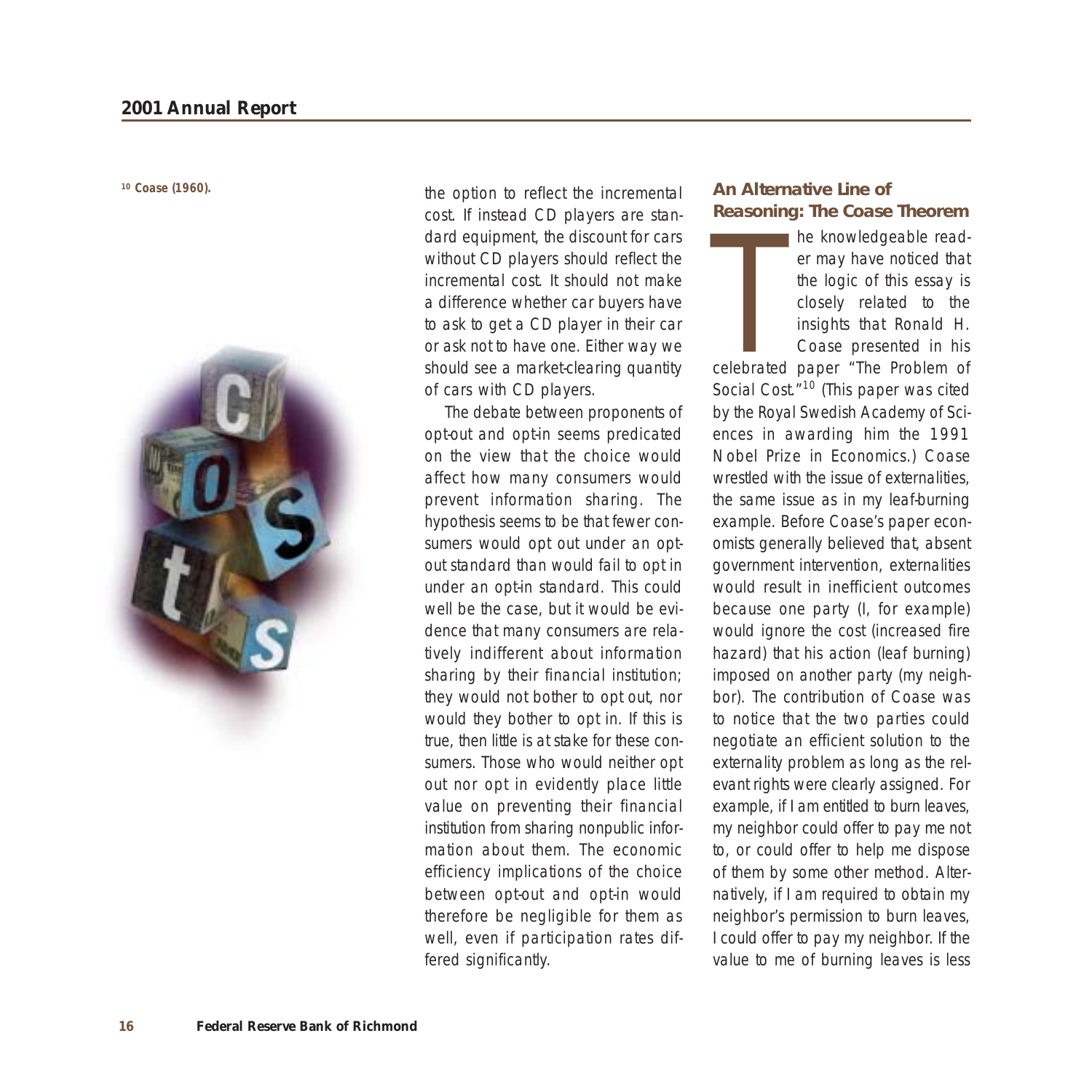than the value to my neighbor of my not burning leaves, then my neighbor will pay me not to do so in the first case. In the second case, I will be unwilling to offer my neighbor enough money to get permission to burn leaves. Either way we get an efficient outcome; I don't burn leaves. The general proposition is that (under certain conditions) any well-defined allocation of property rights leads to efficient outcomes. This result is often called the Coase Theorem.

The application to financial privacy should be clear. Opt-out and opt-in are just different allocations of property rights. Opt-out means financial institutions have the right to share information; customers can ask them to stop. Opt-in means customers have the right to no-information-sharing; financial institutions can ask them for permission to share. Either way, according to Coase, the prediction is an efficient amount of information sharing.

The Coase Theorem has its limitations, however. It is said to hold only if "transaction costs" are zero; in other words, any agreement that is in the mutual interest of the parties is actually agreed upon. Transaction costs are the difficulties associated with actually reaching an agreement among the affected parties. It may be costly to communicate and coordinate among a large number of parties, for exam-

ple. When transaction costs are significant, the assignment of property rights can affect efficiency. One premise of this essay, as I discuss later, is that the costs of opting out are negligible, in which case the Coase Theorem applies.<sup>11</sup>

The logic of this essay, however, differs subtly from Coase's analysis. Coase envisioned bargaining between affected parties. As a result, the assignment of property rights could alter the distribution of net benefits, even if that assignment had no effect on efficiency. For example, if I have the right to burn leaves, I get paid not to burn them; yet if I need permission, I earn nothing when I don't burn them. I am better off in the first case, while my neighbor is better off in the second case. The assignment of rights thus alters the relative wellbeing of my neighbor and me, even though either assignment leads to efficient leaf-burning decisions. In competitive markets, in contrast, the assignment of contractual rights generally does not affect people's well-being. The choice between opt-out and opt-in determines which rights are, by default, bundled together with financial services. Under either regime, competition and free entry implies that both high-privacy and low-privacy financial services will be available at prices reflecting their true cost. In competitive markets, the choice of regime should have no effect on the

**<sup>11</sup> The costs are negligible in part because of the regulations that require financial institutions to provide customers with a "reasonable means" of opting out. In a sense, then, this part of the allocation of property rights has efficiency implications consistent with the Coase Theorem. The reasonablemeans provision appears to be an efficient choice since it minimizes the "transaction costs" of opting out. Friedman (2000) applies Coase's approach to a broad array of privacy issues in which transaction costs are nonnegligible.**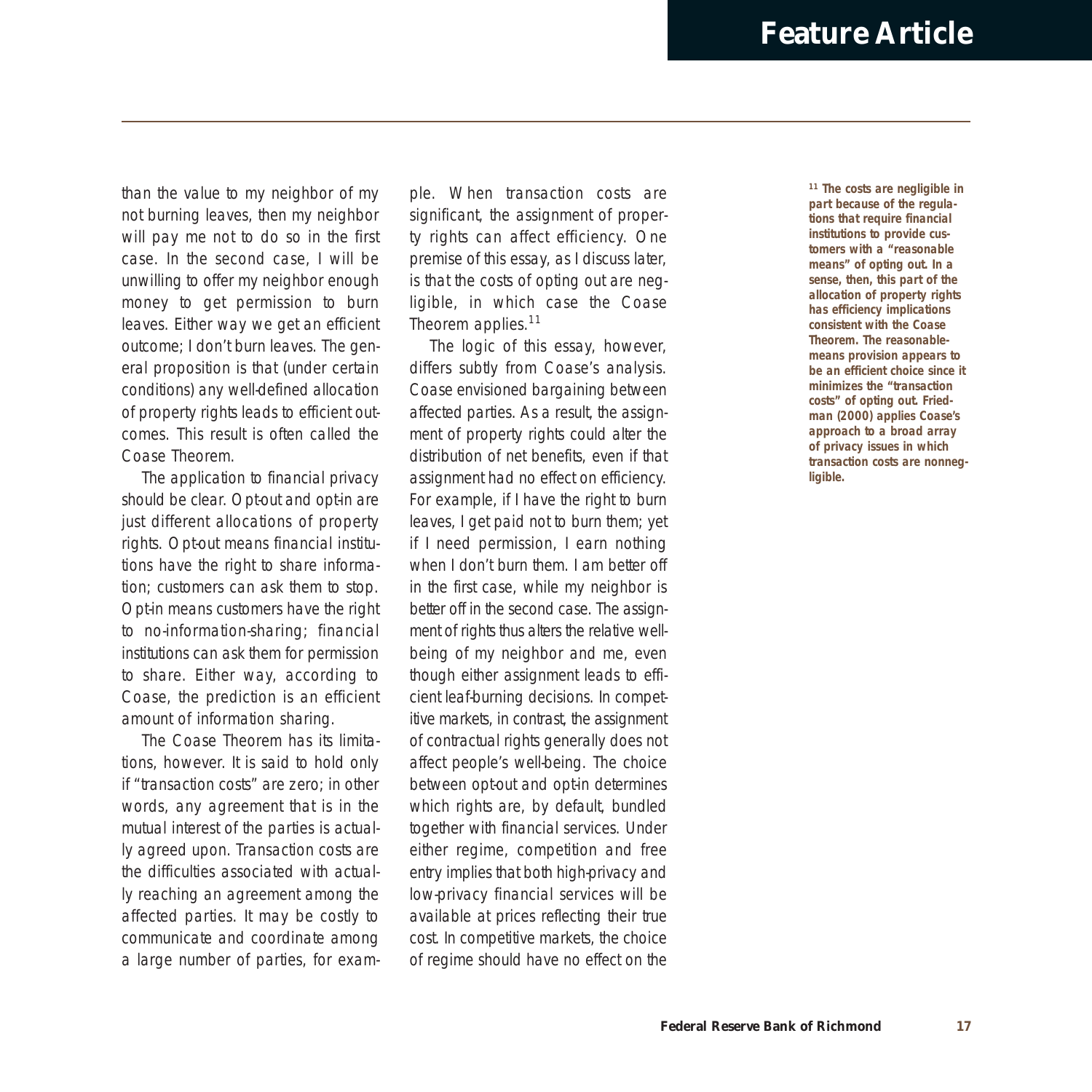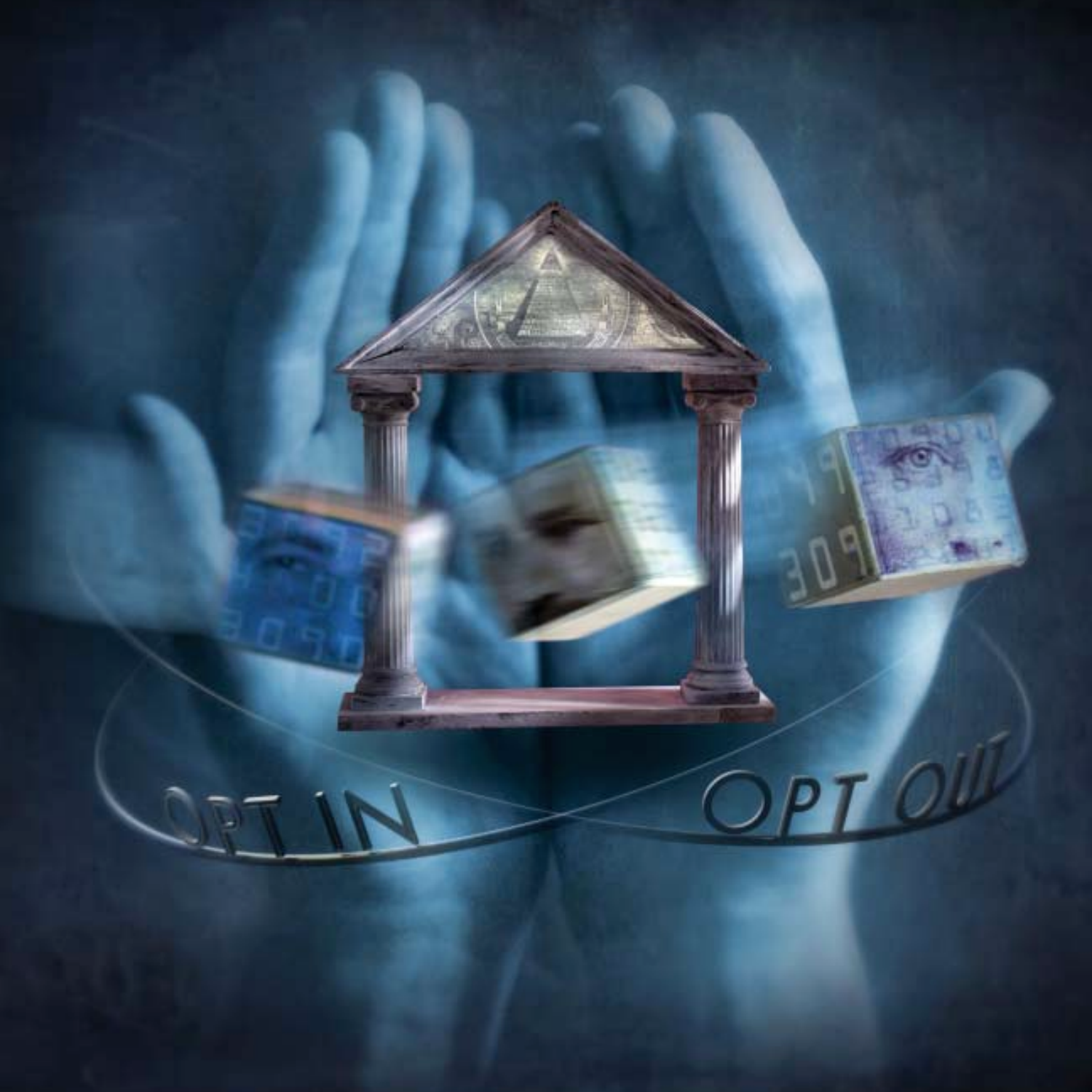net cost of financial services with particular characteristics, just as a law mandating that CD players be sold separately should have no effect on the total price of cars with CD players. The efficiency implication of Coase's famous theorem carries over to competitive markets, however, and buttresses the case made here: market mechanisms should work well at providing an efficient level of financial privacy.

## **Opt-Out in Practice: Few Consumers Do**

The first half of 2001, many banks<br>began mailing out the<br>privacy notices required<br>by the GLBA. Those<br>that share nonpublic<br>customer information with unaffiliated<br>companies are nonuired to give their 2001, many banks began mailing out the privacy notices required by the GLBA. Those that share nonpublic customer information with unaffiliated companies are required to give their customers the opportunity to opt out of third-party information sharing. Although there is only limited evidence so far, press reports suggest that the response rate is rather low. According to the trade publication *American Banker*, industry estimates of the number of consumers who have opted out "hover around 5 percent."12 One survey of savings banks showed that more than half were experiencing an opt-out rate of one percent or less.13

Opting out does not appear to be very hard. The financial privacy reg-

ulations require that financial institutions give customers a "reasonable means" of exercising their right to opt out. The regulations even offer examples of acceptable and unacceptable methods. Providing a toll-free number to call or supplying a mail-in card for a check-box response are deemed reasonable means. Requiring a customer to write his or her own letter is not deemed reasonable.

Despite these requirements, critics claim that opting out is difficult because privacy notices are complex, confusing, and hard to read.<sup>14</sup> Food labels are often cited, in contrast, as a simple, well-understood notice system. Some financial institutions, however, are actively working toward simpler and clearer privacy notices.<sup>15</sup> Apparently, they view that it is in their business interest to make their notices as agreeable to their customers as possible. Many institutions sent privacy notices for the first time in 2001, and some experimentation and learning seem to be taking place. Perhaps optout rates will rise as GLBA privacy notices are refined and consumers learn about what they contain.

Nevertheless, the fact that so few bank customers are currently taking the relatively easy step of opting out seems to indicate that most consumers now place a negligible value on preventing financial institutions from sharing

#### **<sup>12</sup> Lee (2001).**

#### **<sup>13</sup> America's Community Bankers (2001).**

**<sup>14</sup> See transcripts and supporting documentation from the workshop on effective privacy notices hosted by the Federal Trade Commission and the federal financial regulatory agencies (Federal Trade Commission 2001).**

**<sup>15</sup> See the presentations by Marty Abrams, John Dugan, Patricia Faley, and David M. Klaus at the privacy notices workshop along with the public comments submitted by Walter Kitchenman, Vance Gudmundsen, and Steve Bartlett in connection with the event (Federal Trade Commission 2001).**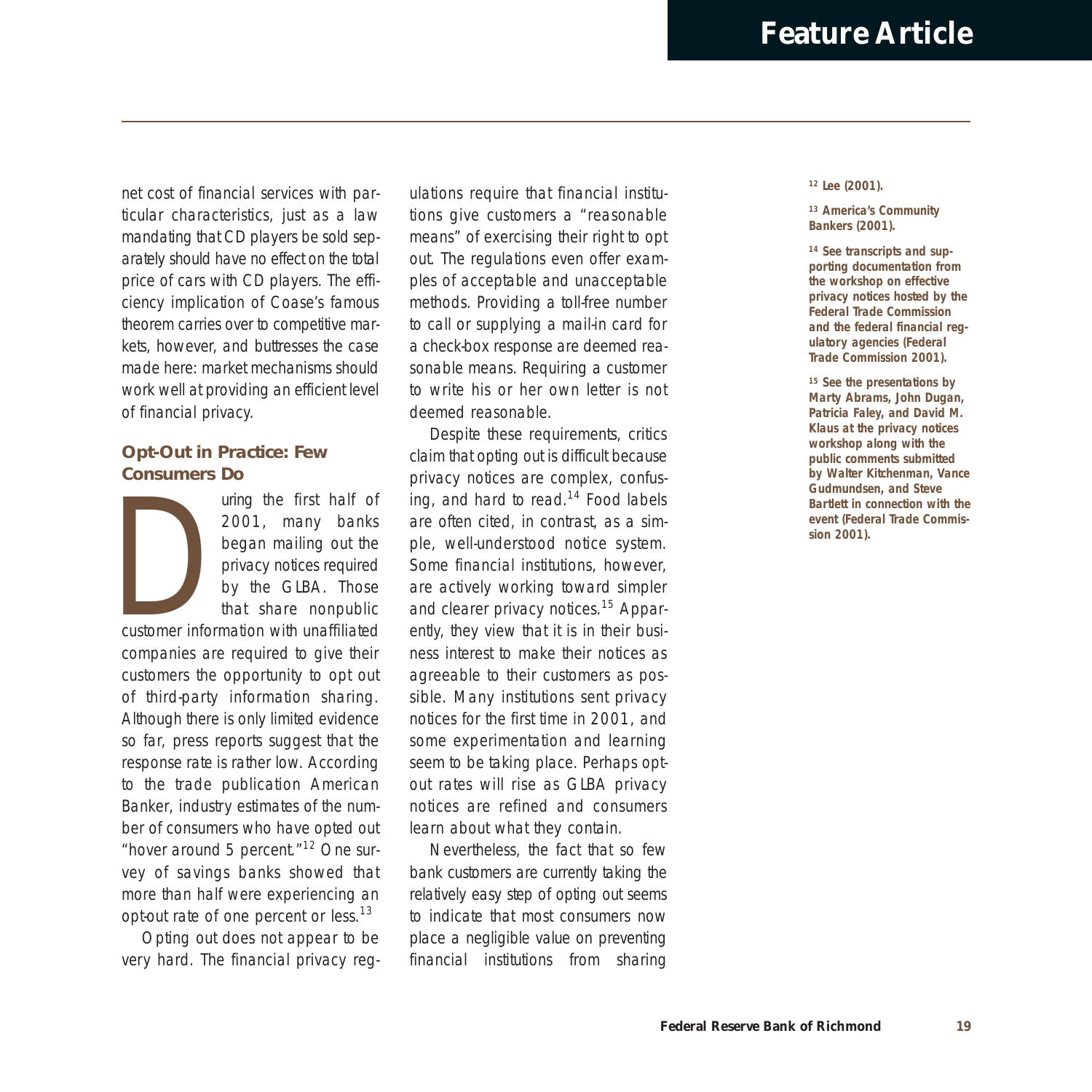**<sup>16</sup> One could argue that consumers are just lazy, but this reasoning leads to the same conclusion; the value they place on financial privacy is not enough to motivate them to opt out.** 

**<sup>17</sup> The three main credit bureaus also offer a program through their trade group that allows consumers to opt out of pre-approved credit offers, but the credit bureaus do not release statistics on the number of consumers opting out.**

**<sup>18</sup> According to a recent survey, 24 percent of consumers protect their privacy by disabling cookies (Harris Interactive Inc. 2001). An American Bankers Association poll found that 36 percent of consumers said they had read their bank's privacy notice (American Bankers Association 2001).**

**<sup>19</sup> America's Community Bankers (2001).**

nonpublic information about them with third parties. A small fraction of consumers feel strongly enough to take advantage of the opt-out option. This group appears to place a significant value on guarding their financial privacy. But for a broad majority of Americans, the value they place on financial privacy does not exceed the inconvenience of exercising their right to opt out.<sup>16</sup>

This pattern — about 5 percent of people willing to take action to protect their privacy — is consistent with other evidence on consumers' privacy preferences. The Direct Marketing Association, a marketing industry trade group, offers consumers the ability to opt out of telephone or mail marketing by their members. The 4.2 million participants in their telephone opt-out program represent about 4.2 percent of U.S. households with telephone service. The 4.0 million participants in their mail opt-out program represent about 3.8 percent of total U.S. households.<sup>17</sup>

A very low opt-out rate is also consistent with other choices consumers make with regard to privacy. Few consumers disable cookies when browsing the Internet. (Cookies are small files that a Web site places on a user's computer to enable tracking the user on subsequent visits.) Few consumers read privacy notices. Many consumers readily provide their credit card number over the phone or to a waiter.<sup>18</sup>

The picture that emerges, then, is that a few consumers place significant value on preventing information sharing by their financial institutions, but the broad majority of consumers are relatively indifferent.

## **Opt-Out in Practice: Few Banks Pay**

inancial institutions do not appear to be offering inducements to customers to get them to refrain from opting out. This suggests that the economic value of

Sharing n sharing nonpublic customer information is relatively low. Otherwise financial institutions would find it worthwhile to compensate their customers for their cooperation. In fact, not all institutions are even engaged in information sharing that would trigger the opt-out requirement. A survey of savings banks found that fewer than one-third needed to send out opt-out notices.<sup>19</sup>

Banks do not lack opportunities to share customer information. There is an active market for consumers' names, addresses, and other personal information. Individual merchants rent their customer lists to marketers, often through list brokers. Credit bureaus offer selections from their databases based on age, income, occupation, family status,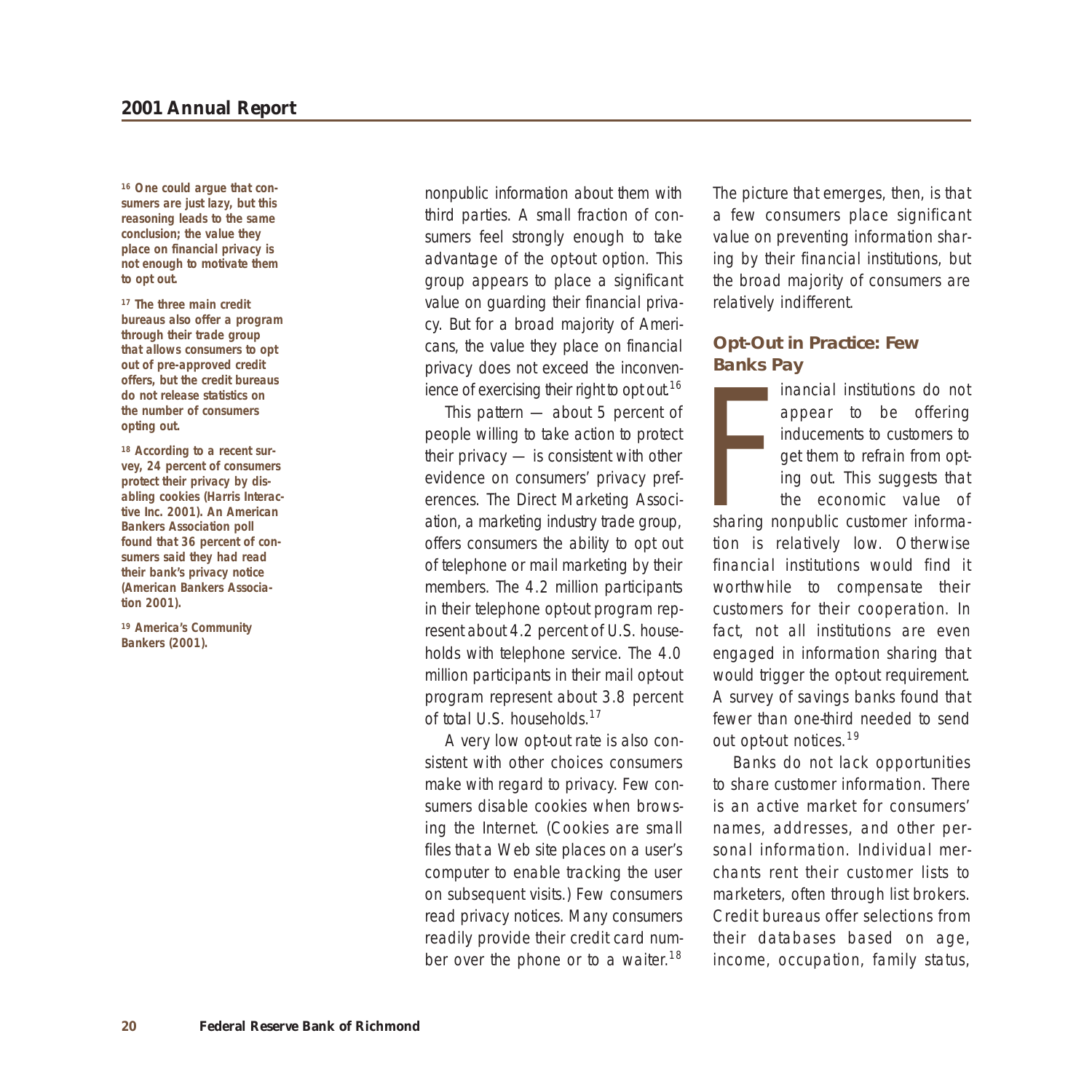net worth, type of automobile, religion, and so on. According to its Web site, Equifax even offers a selection based on a person's carburetor type. American Express offers customer lists selected on the basis of purchase patterns — shoe buyers that spend more than \$1,000 annually, for example. Lists are available from magazines, membership organizations, book clubs, and merchants.<sup>20</sup>

Apparently, the market for consumer information does not provide banks with sharing opportunities that would make it worthwhile to offer material rewards for consumer cooperation. A glance at the prices for such information suggests why prices are relatively low. Rates for lists of merchandise buyers, for example, appear to be relatively consistent, ranging from 8 cents to 13 cents per name as of early 2001. Base prices at one large credit bureau range from 1.65 to 4 cents per name per mailing, depending on volume, with addon charges for additional selection criteria ranging from .25 cents per name for length of residence, title, or gender to 2 cents per name for net worth. Thus the value to a financial institution of sharing nonpublic customer information might not be large enough to warrant offering a significant sum to customers.

## **Why Is Financial Privacy an Issue Now?**

pplying economics<br>to financial privacy<br>leads to the conclu-<br>sion that financial<br>markets can provide<br>an appropriate bal-<br>ance between consumers' desires for to financial privacy leads to the conclusion that financial markets can provide an appropriate bal-

ance between consumers' desires for privacy and the economic value of information sharing. If this is true, then why do surveys show widespread consumer concern about privacy yet few consumers taking action to opt out of information sharing? And why has there been such clamor for privacy legislation in the past few years, culminating in the financial privacy provisions of the GLBA?

The dramatic changes in communications and computing technologies in recent years might help explain why so many recent surveys report consumer concern about privacy. Financial institutions have always possessed detailed information about their customers. Moreover, active markets for customer lists have been around for decades.21 Only recently, however, has the collation and analysis of information from disparate sources become highly automated. This technological advance allows more targeted marketing efforts; a company can solicit high-income, gun-owning dog lovers, for example. The resulting improvement

**<sup>20</sup> For information on lists see Equifax (2001), American List Counsel (2002), and Worldata (2002).**

**<sup>21</sup> I recall my father managing rentals of his company's mailing list in the 1960s. The list was kept on "addressograph plates" — metal strips embossed with names and addresses. While these strips could be linked together for automated addressing of mass mailings, any sorting or selection had to be handled manually. The list was rented out through mailing houses that handled the actual printing and distribution. All rentals had to be approved by list owners. Decoys — false names and addresses — were included in the list to provide a means of verification by the list owner.** 

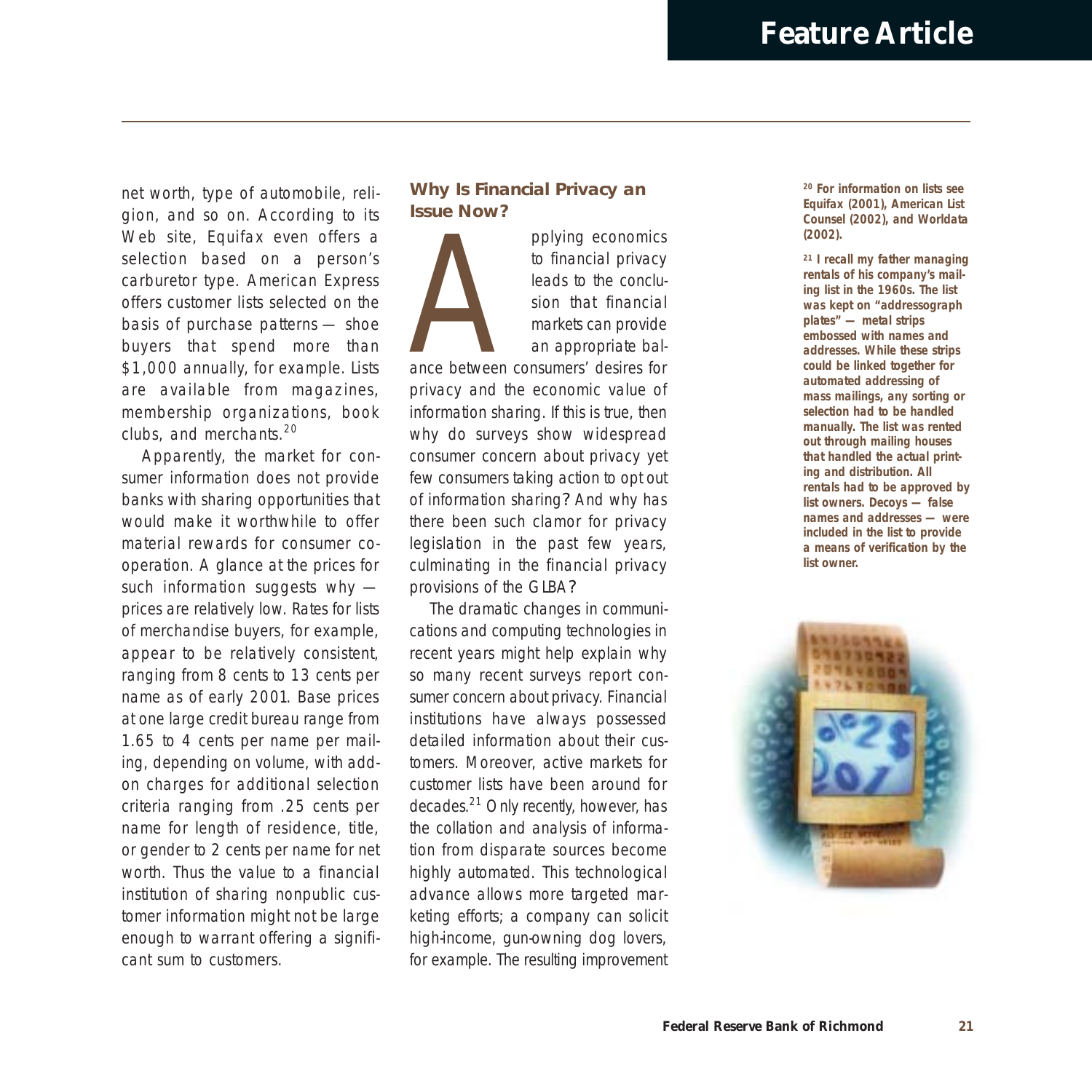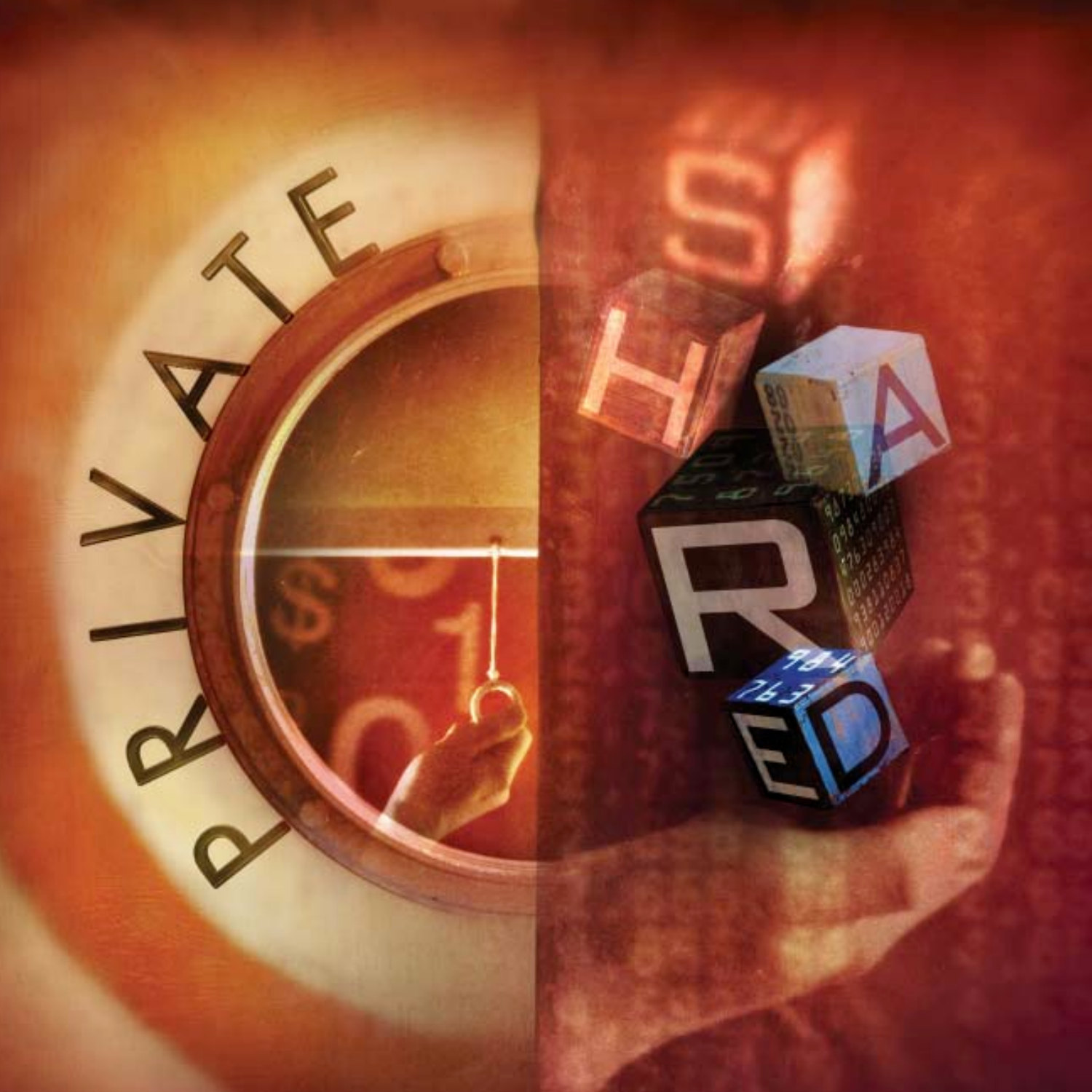in marketing success rates appears to have led to an increase in the number of mail and telephone solicitations.

Before the technological developments that lowered the cost of manipulating databases, assembling such detailed consumer profiles was not economically feasible. Consumers came to view the limited nature of information sharing by financial institutions as an implicit part of their contractual relationship, relying on the *practical obscurity* of what other firms knew about them.22 Since widespread information sharing was impractical then, few surveys asked how consumers felt about it. New technologies have dispersed the fog of practical obscurity that formerly surrounded many consumer transactions. The privacy concerns that appear in consumer surveys could represent ex post regret at the lack of contractual constraints on information sharing. This conflicts, however, with the evidence cited earlier indicating that most consumers do not feel strongly about information sharing. Alternatively, perhaps consumer preferences haven't changed, but consumers are merely asked about them more often today. Now that interfirm information sharing is economically viable, we see surveys on the subject.

Economists are often skeptical of survey evidence on consumer preferences, but it is not the sincerity of consumers' responses that is in doubt. Surveys rarely confront consumers with the cost consequences of their choices. When asked whether they desire greater privacy without reference to cost, they are likely to say "yes" more of a good is generally preferred to less, after all. But when confronted with real-life choices, many consumers decide that the benefits of greater privacy are outweighed by the costs. One recent study found a dramatic disparity between consumers' stated privacy preferences and their actual online behavior.<sup>23</sup> Participants answered many "highly personal" questions, despite having stated that privacy was important to them. The discrepancy between widespread consumer "concern" and the willingness of many consumers to readily compromise their privacy could well reflect the gap between the artificial choices implicit in survey questions and the real choices consumers actually face.<sup>24</sup>

## **Conclusion**

Services the he economics of financial privacy is based on the notion that a financial institution's privacy policy is a characteristic associated with the products and services the institution offers. In wellfunctioning markets, prices reflect product characteristics; consumers are

#### **<sup>22</sup> Gramlich (1999).**

**<sup>23</sup> Spiekermann, Grossklags, and Berendt (no date available).**

**<sup>24</sup> Harper and Singleton (2001).**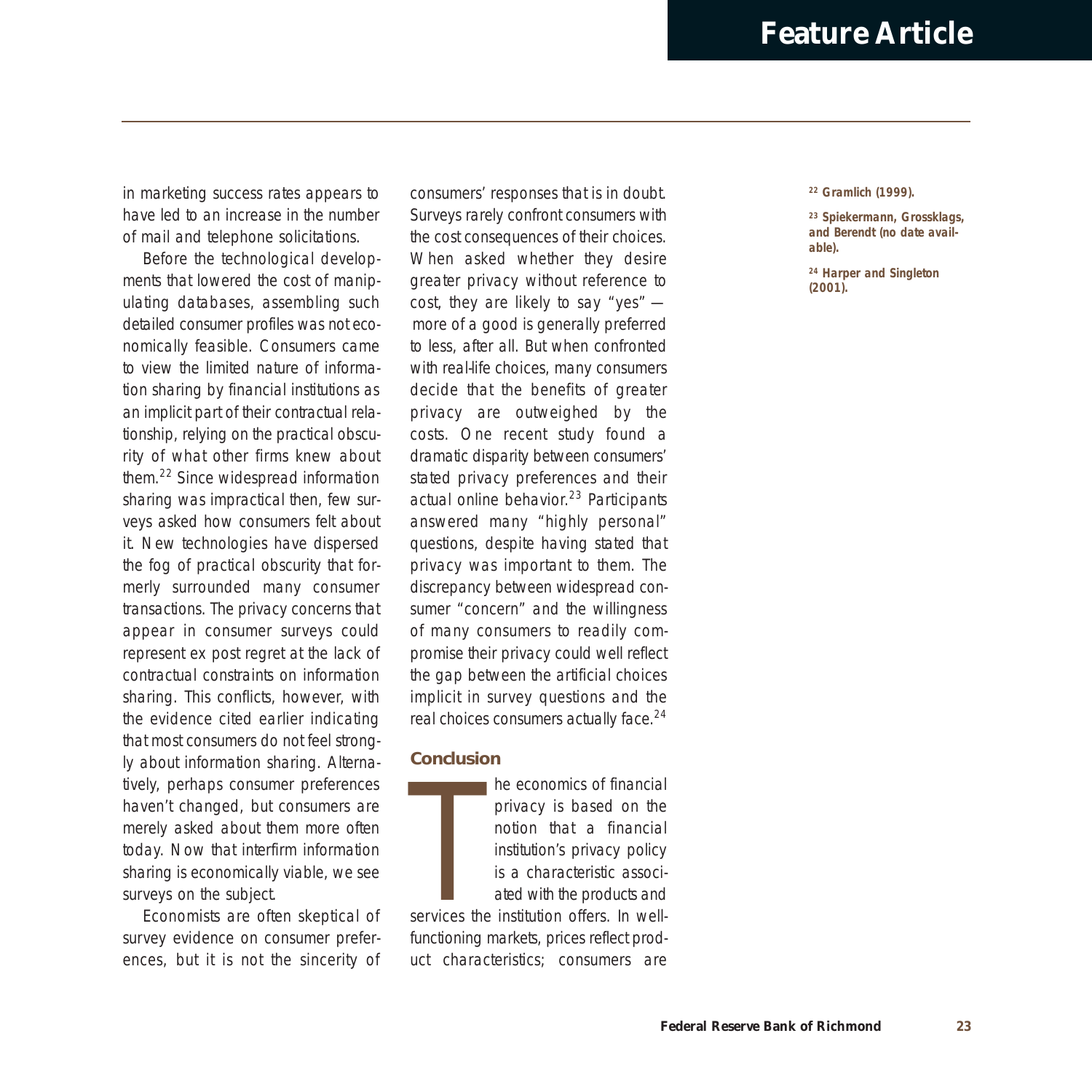

willing to pay more for characteristics they value, and producers charge more for characteristics that are more costly to supply. Consumers that value financial privacy ought to be willing to pay for privacy policies that they prefer. And if it is economically beneficial to share information with other companies, financial institutions ought to be willing to compensate their customers for permission to do so. The fact that few banks seem to be paying customers not to opt out is strong evidence that the economic value of information sharing is relatively small. And the fact that so few consumers are opting out, despite the low cost of doing so, is evidence that few consumers place a significant value on preventing information sharing.

This line of reasoning also leads to a stark and surprising conclusion: the choice between opt-out and opt-in standards is irrelevant. Under an opt-

out standard, banks could pay customers to refrain from opting out, while under an opt-in standard, banks could pay customers to opt in. Either way, financial markets should deliver an efficient amount of information sharing. One puzzle remains, however: Why is financial privacy such a controversial issue if few consumers care enough about preventing information sharing to take simple steps to prevent it? Nevertheless, the economics of the issue is clear —financial privacy laws like the GLBA accomplish less than either privacy advocates or their critics presume.

*This article benefited from the comments of my colleagues in the Bank's Research Department, especially John Weinberg, Marvin Goodfriend, Laura Fortunato, Ned Prescott, Aaron Steelman, and John Walter, and from the assistance of Elise Couper.*